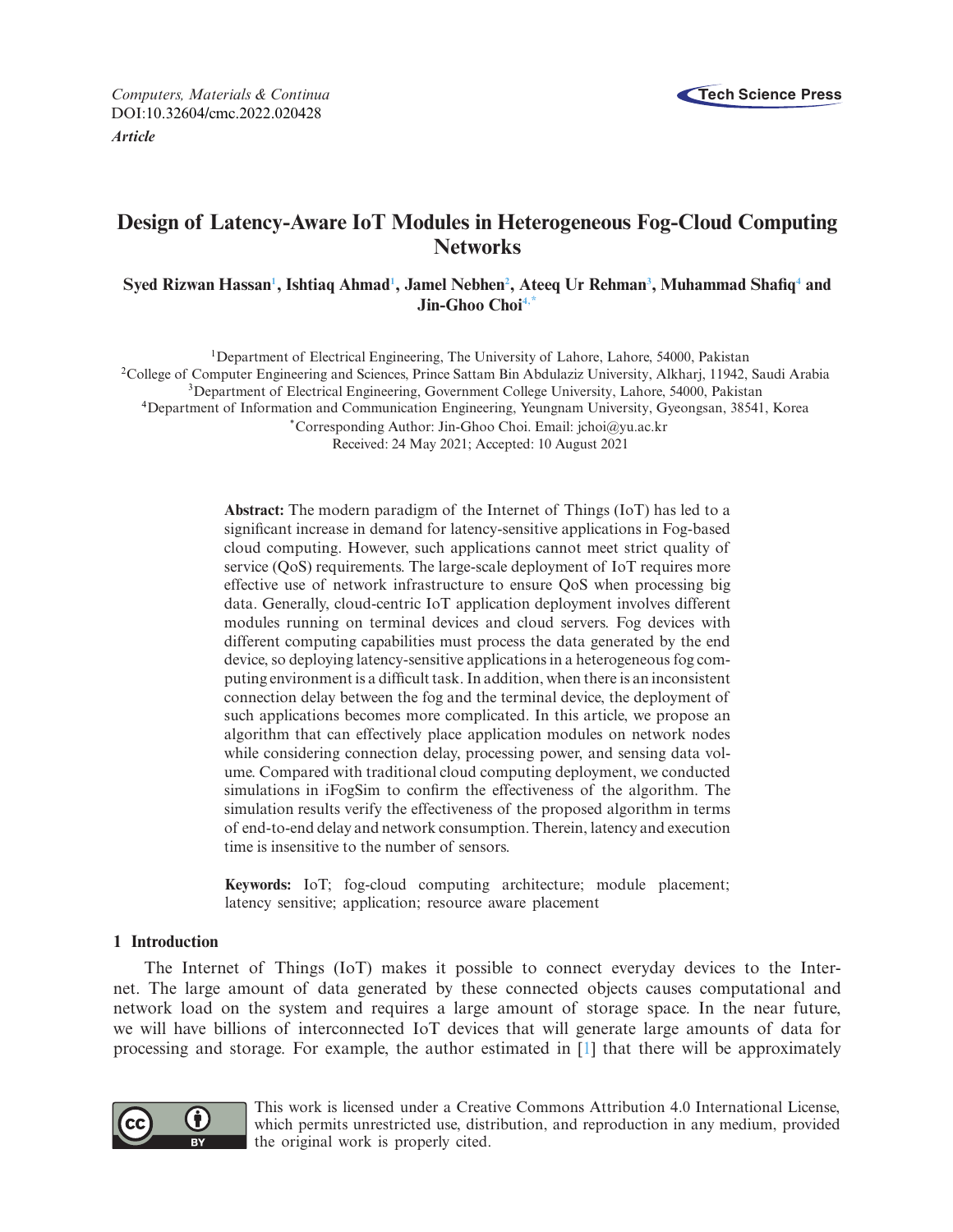1 trillion IoT devices by 2025. According to this approximation, the potential economic impact of the IoT industry will be almost equal to  $11\%$  of the world economy [\[2\]](#page-13-1). Currently, most IoT applications are deployed using cloud servers, because cloud servers provide centralized large-scale processing and storage resources to process massive amounts of data generated by large-scale IoT applications. For the realization of IoT applications, the most reasonable architecture available is the cloud computing paradigm [\[3\]](#page-14-0). IoT applications generate a large amount of diverse data. However, because the end-to-end latency increases in proportion to the amount of data to be processed on the cloud server, the cloud architecture limits the large-scale implementation of IoT applications [\[4\]](#page-14-1). Therefore, when designing large scale IoT applications on the cloud paradigm, it will cause high network consumption and delays. Many applications require real-time processing of sensing data with strict latency requirements, so the traditional cloud computing paradigm cannot meet these strict Quality-of-Service (QoS) requirements of these IoT applications.

Various application program designs require application modules to be placed on multiple heterogeneous nodes with different processing and storage functions. Cloud computing provides high storage and processing capabilities for the centralized implementation of IoT applications. The cloud paradigm has many advantages, such as mobility, reliability, ease of deployment, cost-effectiveness, and so on. Compared with the traditional cloud architecture, the distribution and mobility of sensor devices in future applications require the distribution of resources in a distributed manner throughout the network. On the other hand, Fog-cloud computing is emerging as a new paradigm to be used with cloud computing to deploy most of the upcoming IoT applications. The fog computing architecture can solve the above challenges through its additional advantages, such as dynamic scalability, reduced latency, and low consumption costs on cloud servers [\[5\]](#page-14-2). The data arrival rate towards these devices depends on the sensing interval of the edge node/IoT device. When the arrival rate of the input becomes higher, it will increase the overhead on the parent node. However, fog devices are energy-constrained devices, and their computing resources are limited, so they cannot bear such a large overhead for a long enough time [\[6](#page-14-3)].

The fog and edge computing paradigm are of much interest in the design and development of IoT applications. The fog paradigm transfers computing power at the edge of the system, and needs to be modified during the design process for the design and implementation of IoT applications. Applications that are sensitive to latency require processing capabilities near the edge of the network. Due to the centralization of resource provision, this specific function is missing in the cloud computing architecture. Fog computing provides a new resource layer in the entire network between the cloud and edge devices in a distributed manner. By using these limited fog layer resources to preprocess the sensing data from IoT devices, the delay can be minimized. A strategy and algorithm need to be designed to ensure the best use of available resources to implement latency-sensitive applications on the fog cloud paradigm. In this article, we propose an algorithm that can effectively allocate application modules by effectively using the network, so as to achieve the lowest delay while effectively consuming network resources. The module placement method proposed in this paper attempts to maintain a balance between the load generated by the edge node and the resources available in the parent fog devices. In addition, the proposed algorithm allocates application modules in a way that achieves the minimum latency time of the application.

The main contributions of this research are summarized as follows:

• We propose a module placement algorithm for the fog cloud architecture, which can handle the dynamic configuration of different parameters. We deploy the application in a heterogeneous fog environment in a way to achieve effective use of network resources.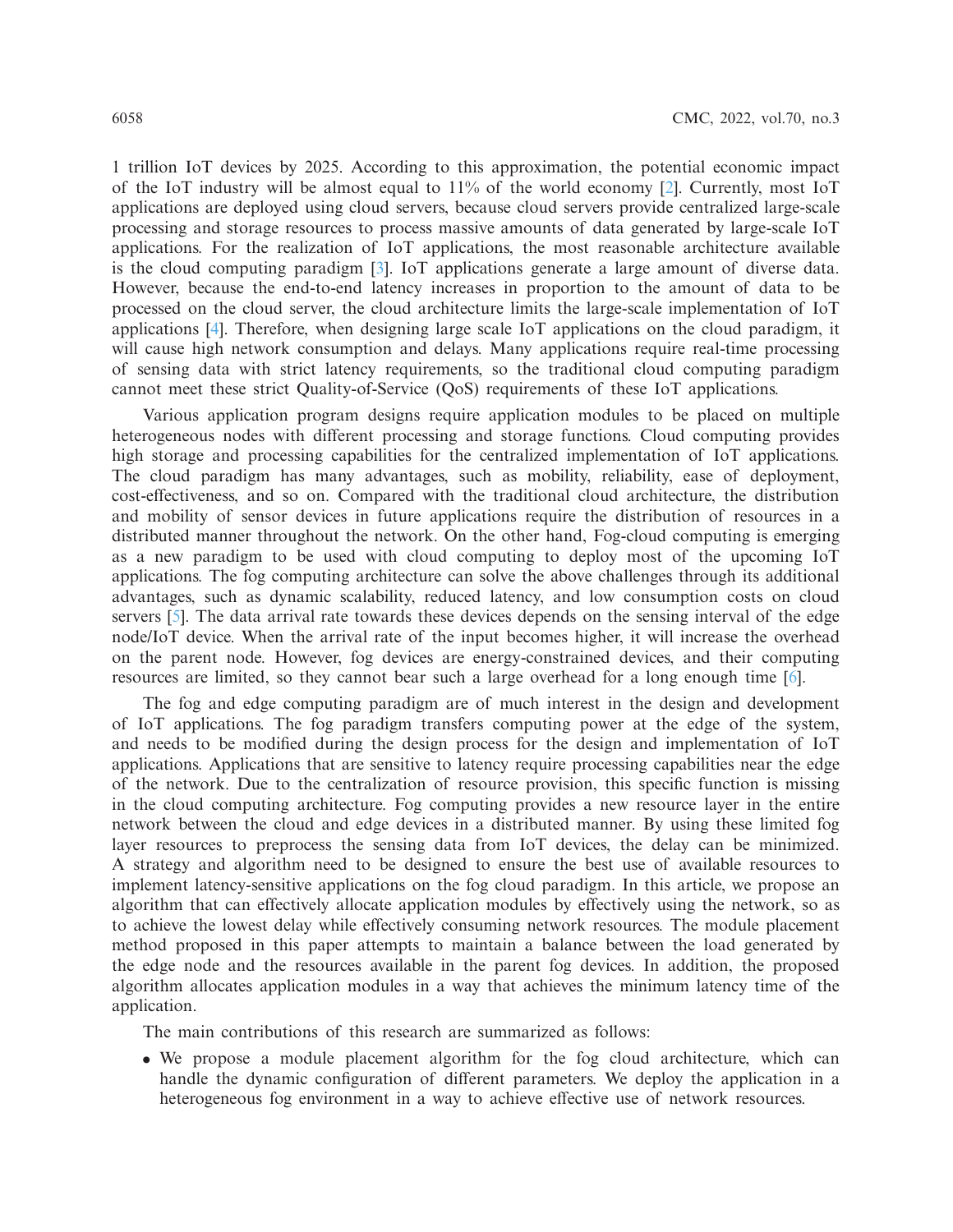- We suggest allocation of application modules on the heterogeneous fog nodes according to their processing capacity and load from edge devices. We place application modules on selective nodes to implement mandatory delay requirements for delay-sensitive applications.
- The algorithm was compared with cloud-based systems of different scales to verify the efficiency of its implementation for latency-sensitive applications. The parameters to be considered during the evaluation are latency, network consumption and the execution cost of cloud computing.

The structure of this article is as follows. Section 2 summarizes the related works. Section 3 presents the system model and formulates the problem. Section 4 describes the proposed module placement algorithm. Section 5 discusses the simulation results. In the last section, we draw conclusions.

## **2 Related Works**

This section introduces the previously designed related work and algorithms related to application placement and module allocation strategies in the fog cloud architecture.

In [\[7\]](#page-14-4), the author proposed an IoT application placement algorithm that has a dualistic approach to improve overall system performance, but it needs to be weighed against a slight increase in power consumption. In this method, the priority considerations for IoT application placement requests such as environment runtime context, application usage and user expectations, and QoS violations are regarded as feedback. After prioritizing the application placement request, the modules are placed on the appropriate atomization device based on their computing resources, proximity and response time.

The deployment of IoT applications [\[8](#page-14-5)] and the use of fog computing paradigms in large-scale IoT applications  $[9]$  and context-aware applications  $[10]$  are still in their infancy. In  $[11]$ , we can find a model for optimizing the energy consumption of fog computing. In [\[12\]](#page-14-9), the author proposed a strategy to allocate workload to energy-constrained fog devices. Literature [\[13](#page-14-10)] proposed an optimized service allocation strategy in fog cloud deployment to improve performance. In [\[14\]](#page-14-11), a QoS-conscious placement strategy was proposed, which placed delay-sensitive services on devices located at the edge of the network to reduce costs and delays in the fog cloud network. In [\[15\]](#page-14-12), the author proposed a strategy to manage delay-sensitive applications through module placement and resource optimization without violating the QoS of application. In this article, the author proposes two algorithms. The first algorithm performs application module placement to meet the latency requirements of the application, and the second algorithm performs resource optimization to achieve the QoS of the application.

We can find the concept of fog colony first proposed in  $[16]$ . This concept has been copied in many related works. The fog colony consists of multiple fog cells and acts as a micro data center. A fog cell is an application module placed on a physical device to provide services and resources for IoT devices connected to it. In [\[17\]](#page-14-14), the authors proposed a distributed application placement strategy for fog computing architecture based on contextual information. The contextual information used by their proposed algorithm is based on the location of the fog device, network status, service type, and QoS deadline for each application to provide resources for IoT applications. The authors use the IBM CPLEX solver to solve their optimization problems. The experimental results reduce the delay and maximize the efficiency of the fog network. However, when the number of fog nodes increases under the solution proposed in [\[17\]](#page-14-14), the calculation time of the proposed solution increases exponentially.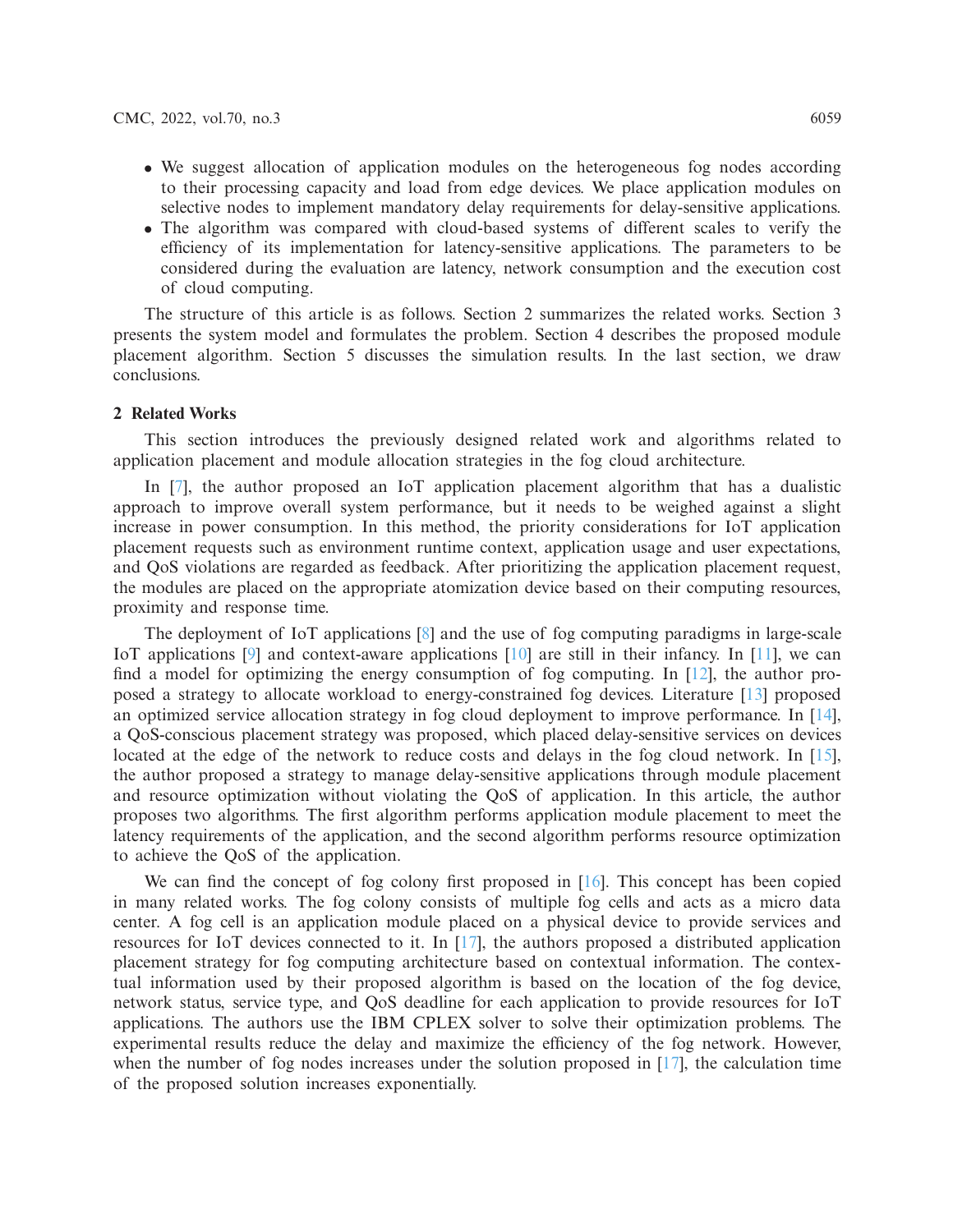In [\[18\]](#page-14-15), the authors use sEMG sensors to monitor patients in a persistent vegetative state from a remote location. In [\[19](#page-14-16)], a system model to reduce the delay in medical applications based on the Internet of Things is proposed. Similarly, in [\[4\]](#page-14-1), a comparison of implementations of a cloud and fog-based remote pain monitoring system is proposed, which uses sEMG signals for pain detection. All these systems are compared between the different parameters of deploying multi-purpose applications on the fog and cloud paradigm. In [Tab. 1](#page-3-0) we briefly compare the qualitative characteristics of our proposed system with existing systems. Literature [\[20](#page-14-17)] proposed a module placement strategy of the fog-cloud computing paradigm, which effectively utilizes network resources and places modules according to the available capacity of network nodes. This algorithm searches for eligible network nodes to meet the module placement requirements, and places modules on eligible fog nodes unless the fog layer is exhausted. [Tab. 2](#page-3-1) shows the comparison between the algorithm and previous module placement schemes in terms of observation parameters and application service placement.

<span id="page-3-0"></span>

| Reference        | Paradigm  | Latency  | Execution<br>cost | <b>Network</b><br>usage | Sensing<br>interval | Sensor/<br>Actuator<br>latencies |
|------------------|-----------|----------|-------------------|-------------------------|---------------------|----------------------------------|
| $[1]$            | Cloud     | Moderate | High              | High                    | <b>Static</b>       | <b>Static</b>                    |
| $\left[3\right]$ | Fog-cloud | High     | Medium            | Low                     | <b>Static</b>       | <b>Static</b>                    |
| $[4]$            | Fog-cloud | Low      | Medium            | Low                     | <b>Static</b>       | <b>Static</b>                    |
| [20]             | Fog-cloud | Medium   | Medium            | Medium                  | <b>Static</b>       | <b>Static</b>                    |
| <i>*Proposed</i> | Fog-cloud | Low      | Low               | Low                     | Variable            | Variable                         |

**Table 1:** Qualitative comparison of our proposed system with the existing systems

<span id="page-3-1"></span>**Table 2:** Comparison of the proposed algorithm with the existing module placement schemes

| Reference | Observed parameters during application module placement |                       |  |          |
|-----------|---------------------------------------------------------|-----------------------|--|----------|
|           | Latency                                                 | Sensing rate Capacity |  | Deadline |
| 14        |                                                         |                       |  |          |
| [16]      |                                                         |                       |  |          |
| 1201      |                                                         |                       |  |          |
| *Proposed |                                                         |                       |  |          |

In [\[21](#page-14-18)], the authors proposed a heuristic algorithm that supports heterogeneous nodes in a distributed manner and provides effective consumption of network resources in a manner that achieves the minimum delay of application diversity. In [\[22\]](#page-14-19), the authors proposed an extension of the fog computing architecture based on the Hungarian algorithm, in which the role of the fog layer is to manage resource supply issues to obtain minimal delay and sustainable services. The experimental results verify the reduction of coupling problems and the effective use of resources. In [\[23\]](#page-14-20), the authors proposed a resource allocation strategy for the multi-region fog layer architecture to ensure low energy consumption and reduce latency. Simulation results confirmed with the existing solution, the delay was reduced by 16.81%, and the energy usage was reduced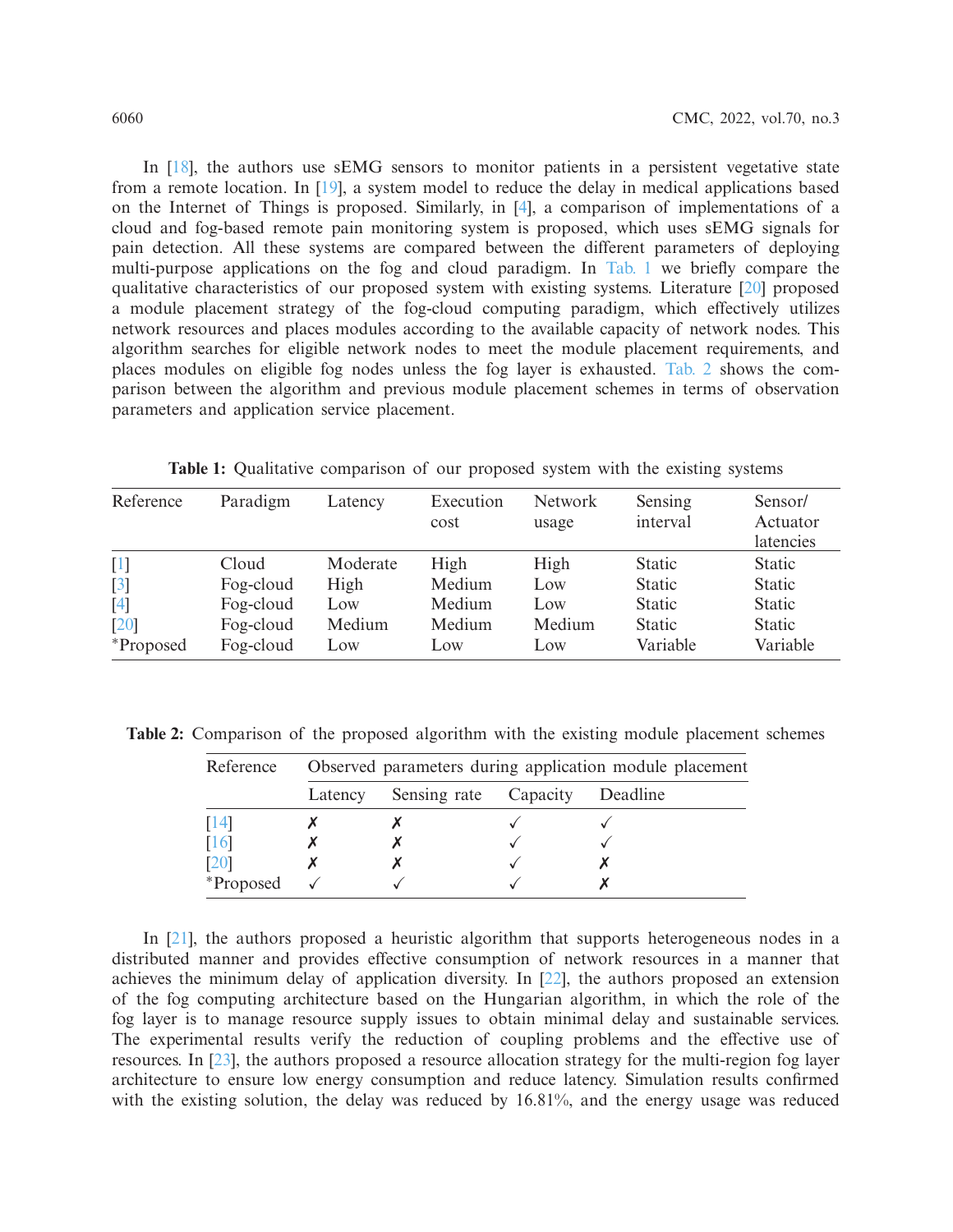by 17.75%. An algorithm for placing heterogeneous modules on different fog devices is proposed in [\[24](#page-15-0)], which improves network consumption and reduces total execution time. In [\[25\]](#page-15-1), the authors proposed two cascading algorithms for application module segmentation based on throughput and application allocation on area-based organizations. The result of the experiment is to confirm that the performance of the proposed solution is improved compared to other solutions available in this situation. In  $[26]$ , the authors proposed a location-aware framework which records the locations of fog devices exist in the network. Compare the proposed algorithm with the existing framework and observe the reduction in latency, RAM and CPU consumption.

# **3 System Model and Problem Formulation**

Applications designed based on the integrated fog and cloud paradigm gain the advantages of both architectures, and as a centralized unlimited processing and storage service through the cloud, it provides low-latency and large-scale distributed resource allocation. This integration of the two computing paradigms achieves many benefits, such as mobility, heterogeneity, and interoperability.

[Fig. 1](#page-5-0) shows the general integration of fog computing functions in the cloud architecture to provide distributed computing closer to the edge of the network. The three layers shown in the figure consist of devices with different resources and configurations. The first layer of the architecture consists of IoT devices that connect sensors and actuators. The fog layer contains fog devices that provide limited computing and storage resources in a distributed manner for preliminary processing. The cloud server on the third layer provides a large amount of storage and computing resources for processing and storing the data of all atomization devices connected to it. Each layer deals with specific components of the application, which will be further defined in the next section.

Each device in the infrastructure can accommodate application modules [\[27](#page-15-3)]. Among the various types of devices available in the network, our main concern is the smart gateway device located on the second layer, which links the first and third layers and provides resources for the basic processing of tasks. Each device belongs to a specific layer with different computing capabilities, and the specific layer contributes and defines the overall resource capacity of the layer. Multiple fog devices with predefined limited computing and storage capabilities constitute a fog layer. The cloud server at the other end is a resource-rich device, and its resource capacity is larger than any device available in the entire network.

In a heterogeneous IoT environment, all the types of devices related to resources are different. The devices available in the network consist of fog nodes and IoT devices with different computing capabilities. The latency time of the device to its parent node depends on the distance between the two communicating nodes. We can characterize the constraints that limit the fog node based on resource capacity and communication delay. The general function of the fog device is limited by the above constraints, which include basic parameters, namely CPU, RAM, storage and delay. The proposed algorithm is flexible enough to include more parameters when required by the application.

Let  $f_i$  denotes the  $i_{th}$  fog device in the network, and the capacity of this node is expressed as:  $C(f_i) = \langle CPU_i, RAM_i, Bandwidth_i \rangle$  (1)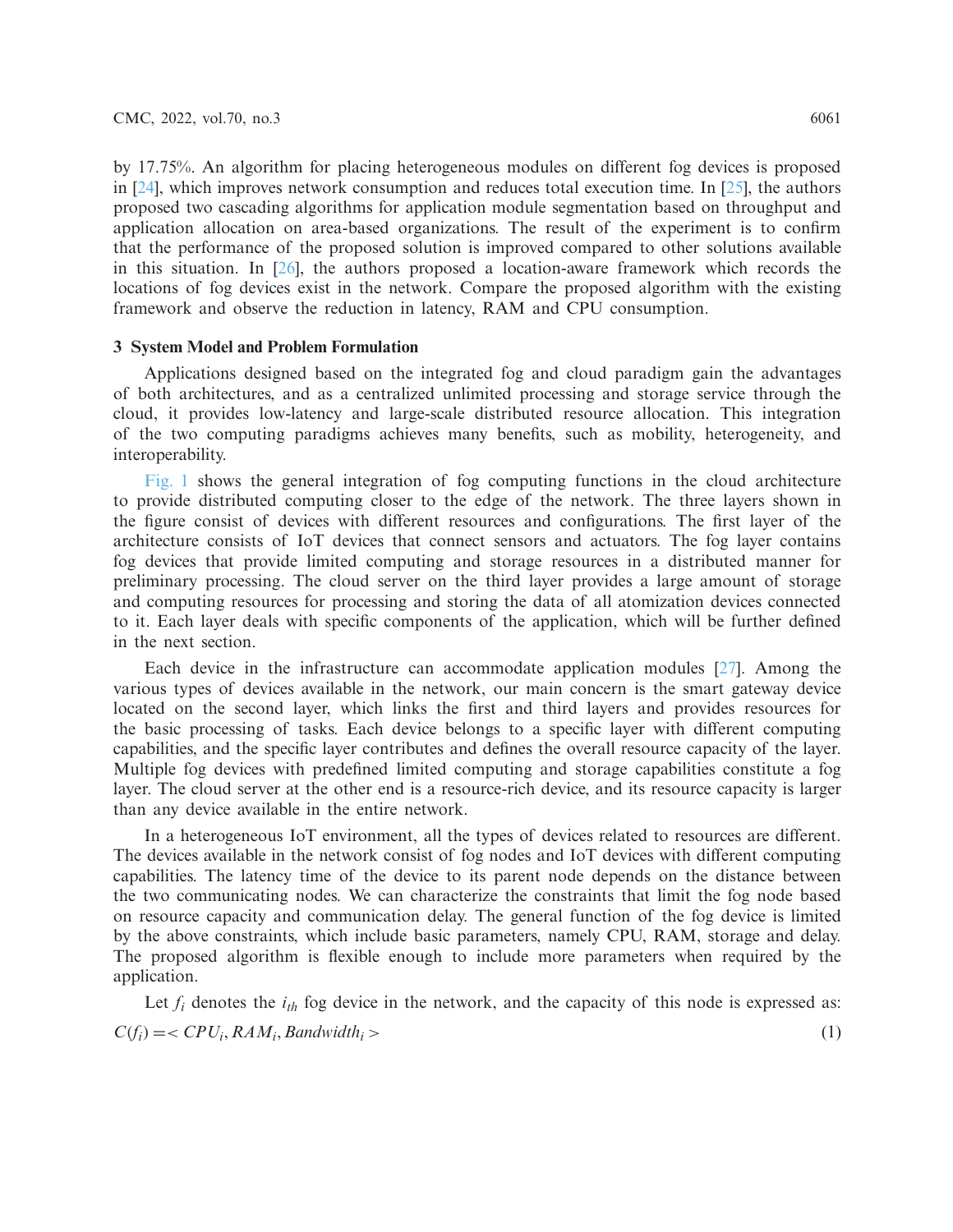

**Figure 1:** Fog-cloud architecture

The set of computing resources that define the entire network is the sum of the resources of all available devices in the network, expressed as,

$$
N = \{f_i\} \tag{2}
$$

<span id="page-5-0"></span>

Each device in the network passes some communication delay to its parent device, which depends on the distance between the communication devices, called latency. Let  $L_i^t$  is latency of the *ith* node to its parent node where *t* is the tier in which the *ith* device is located. The design method used in the application deployment based on the fog paradigm in this paper is the Distributed Data Flow Model (DDF) [\[6\]](#page-14-3). The DDF method can better understand the various components of the application and is the best way to deploy the application in a distributed computing environment.

As shown in [Fig. 2,](#page-6-0) the application developed for simulating and evaluating the algorithm has three application modules as task processing elements and the interconnection between these application modules (used to deploy the application) is modeled as Directed Acyclic graph (DAG). In the DAG model, the vertex represents the task processing element of the application that processes the incoming data from the previous module. Arcs represent data dependencies between modules, and the flow of data from any module to another is also defined by arcs. The mathematical representation of our DAG model  $D$  of the application consists of vertices  $(V)$  and arcs (*A*), defined as,

$$
D = \langle V, A \rangle \tag{3}
$$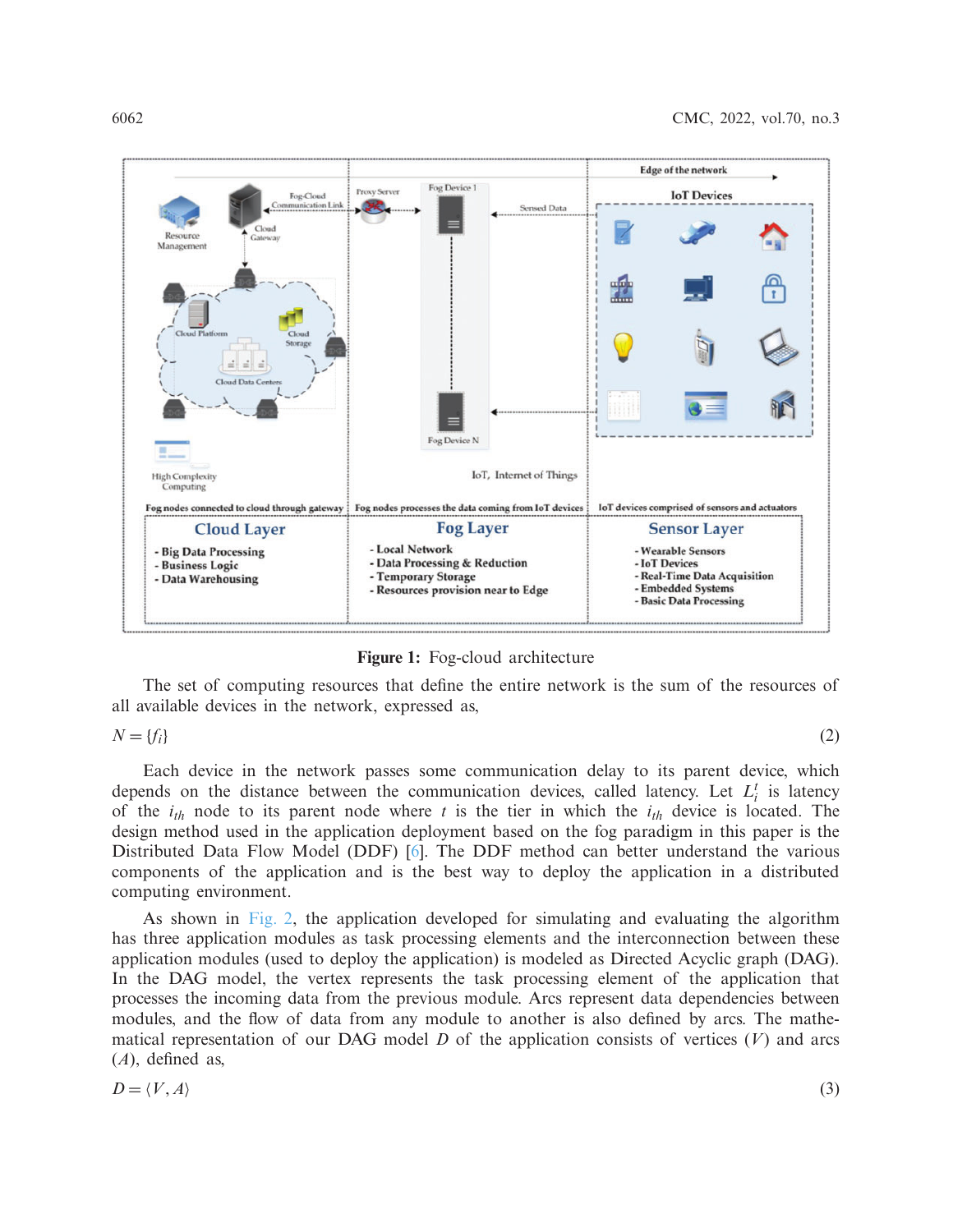

<span id="page-6-0"></span>\*Module Requirement = << RAM(MB)|CPU(MIPS)|BANDWIDTH(Mbps) >>

**Figure 2:** Directed acyclic graph of latency sensitive game deployed and modules are depicted using color-coding pairing in the graph

Each application module requires a certain amount of resources (i.e., CPU, RAM, bandwidth, and storage) to process tasks. Therefore, if  $m_i$  represents the  $i_{th}$  module of an application, then the requirement of that module is expressed as:

$$
Req(m_i) = \langle CPU_i, RAM_i, Bandwidth_i \rangle \tag{4}
$$

The set *M* shows all the modules of the application.

$$
M = \{m_i\} \tag{5}
$$

The edges between application modules represent the data flow in the application. If *ei* represents the edge originating from one module  $m<sub>i</sub>$  to another, then the set containing all the edges of the application is denoted by E as in the following,

$$
E = \{e_i | e_i = < m_i, m_j > \} \quad \forall m_i, m_j \in M \tag{6}
$$

The arcs connecting the vertices in the DAG model are periodic and event-based. The tuples generated by periodic edges are regularly performed after a specified time interval and event-based edges generate tuples if the source module receives a specific type of tuple according to the defined selectivity model.

We can calculate the latency offered by  $i_{th}$  fog device at any time  $t$  in the proposed Fog-Cloud architecture as follows,

$$
L_t^{f_i} = L_{Sensor}^t + L_{edge}^t + L_{fog}^t \tag{7}
$$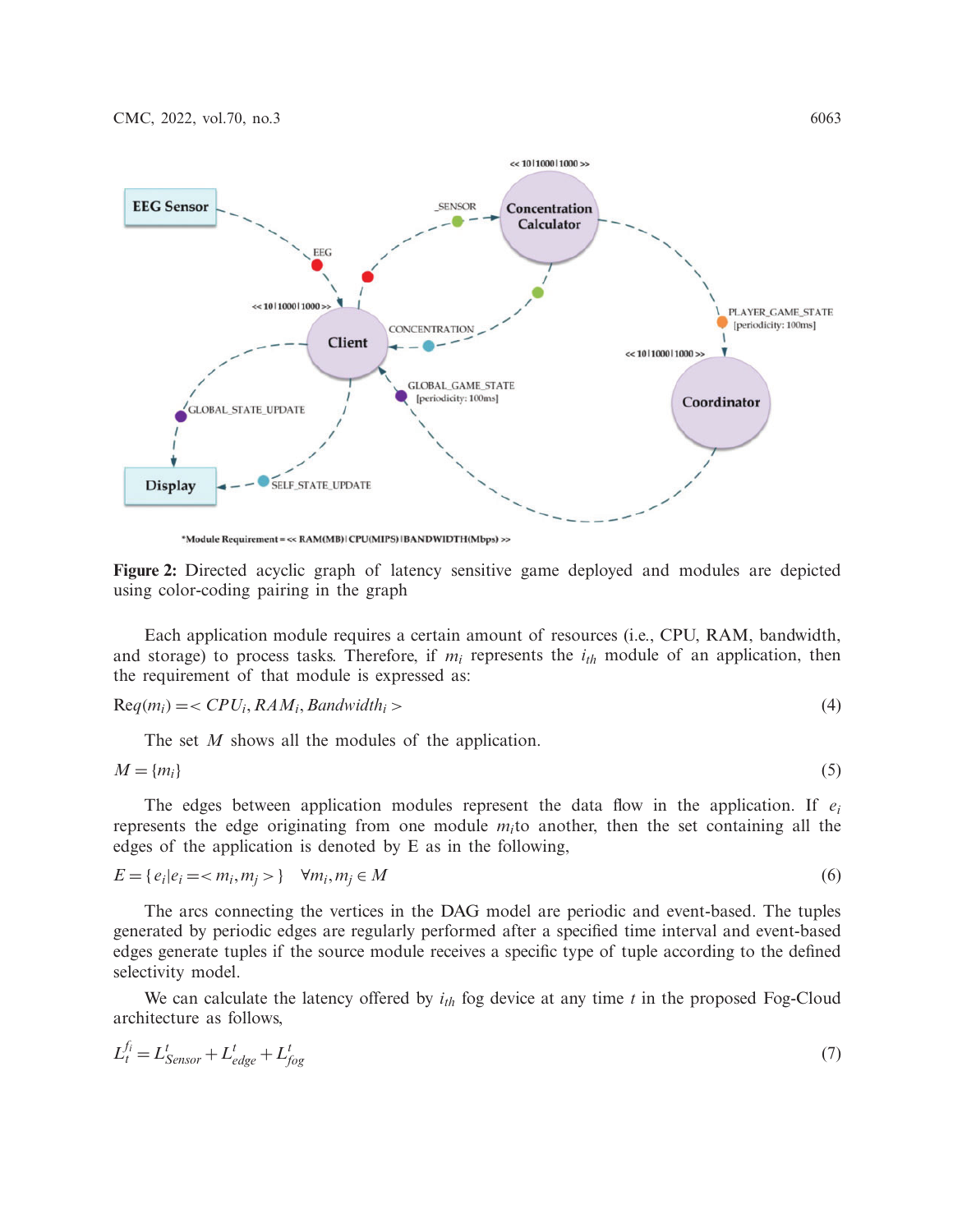where,  $L_{Sensor}^t$  is the time consumed by the sensors in sensing EEG signals and  $L_{edge}^t$  is the delay caused by the end devices in transmitting signals to the fog nodes and  $L_{fog}^t$  is the latency offered by the  $i_{th}$  fog device to transfer the processed data to the parent node.

The module mapping function *F* indicates the placement of application modules on a network device that meets the requirement as defined in the following,

$$
F: V \to N \tag{8}
$$

$$
\forall (m_i, f_i) \in F \mid \begin{array}{c}\n\Rightarrow \text{Reg}(m_i) < C(f_i) \Rightarrow \Phi_{f_i}^{childs} \leq \Phi_{f_i}^{Threshold} \Rightarrow L_t^{f_i} \leq L_{App}^{m_i} \\
\forall m_i \in M \quad \forall m_i \in M \quad \forall m_i \in M \quad \forall m_i \in M \quad \forall f_i \in N\n\end{array} \tag{9}
$$

where,  $\Phi_{f_i}^{childs}$  and  $\Phi_{f_i}^{Threshold}$  represents the sensing rate of the sensors deployed on the end devices connected to the *ith* fog device and the threshold value of the *ith* fog device to handle sensed data to achieve optimum performance, respectively. In the above equation  $L_{App}^{m_i}$  is the threshold value of the latency defined by the application for the deployment of the application module to maintain latency requirements of the application. In the traditional process of deploying applications on the cloud paradigm, all modules are used on the cloud server, which leads to the high cost of cloud computing, and brings more delay and network consumption. Moreover, in the homogeneous fog paradigm that includes fog devices with equal resources, modules are statically distributed on the cloud and fog devices to provide services closer to edge devices. On the other hand, the heterogeneous fog network includes fog devices with different resources and different load conditions. In the heterogeneous fog paradigm, the application module is placed on a fog device that meets the requirements of the module.

We observed that the simulations are performed in the iFogSim toolbox developed for modeling and simulation of cloud and fog networks. This paper designs and redefines the EEG tractor beam game [\[28\]](#page-15-4) to prove the effectiveness of this method. The application is based on the sensing process actuation model, where the sensed data is transmitted to the parent device in the form of a data stream for further processing by the application program module, and the generated instructions are sent to the actuator.

The DAG of the application model implemented in our simulation is shown in In [Fig. 2,](#page-6-0) which contains five application modules including EEG, client, concentration calculator, coordinator and display. EEG stands for an IoT device that can sense the EEG signal of the player and send EEG-type tuples to the client module. In order to visualize the current state of the game to the user, the display module is placed on the actuator. In the computing environment, a tuple is the basic unit of communication between modules, and its characteristic is the specific length of data and processing requirements encapsulated in it. Tuples are defined by specific types, source modules and target modules, as shown by the DAG edge. The colored circles on the arc in the DAG represent the tuple mapping. For example, passing in a tuple of type \_SENSOR on the module "Concentration Calculator" will result in an emission of tuple type CONCENTRATION. The client module is placed on the end device connected to the sensor and the actuator. The processing of all signals from all players requires a lot of processing and storage resources, so the coordinator module will be placed on the cloud server.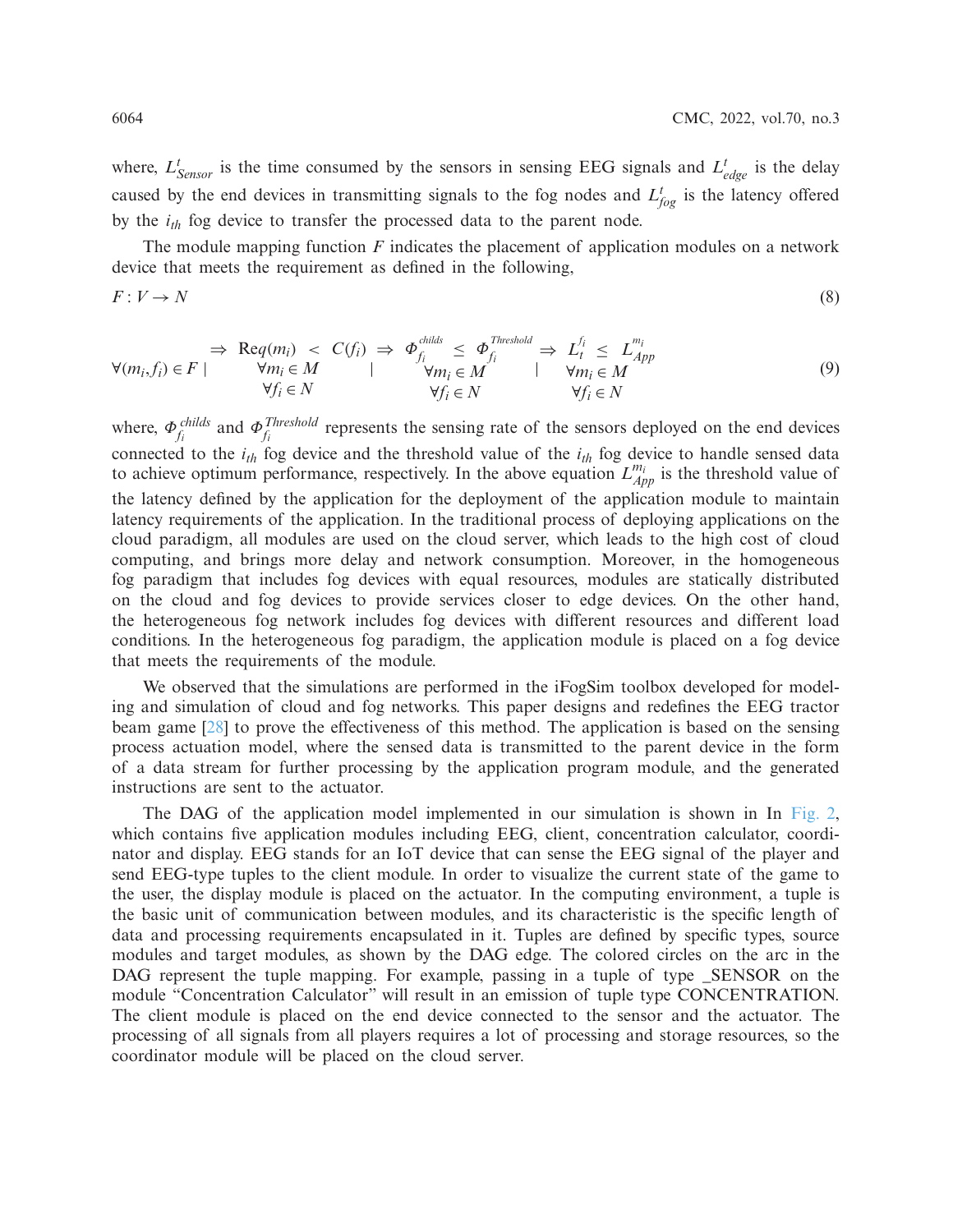#### **4 Proposed Solution**

We propose two integrated algorithms here to place application modules in a heterogeneous Fog-Cloud environment to ensure reduced network consumption and latency to edge nodes. Our proposed algorithm will carefully check the fog nodes in the entire network and place application modules based on the available capacity, the sensitivity of the sensor, and the overall delay to the parent node.

The first algorithm is a module placement algorithm that takes fog nodes and application modules to place as input and returns the efficient placement of modules on suitable nodes. Set of heterogeneous fog devices F are first sorted in ascending order according to available capacity per node. After that, each fog node is examined to check its eligibility to handle the module to be placed. For every eligible node LOADCOMP algorithm is called that calculates the number of edge devices connected to that specific node and calculates the load on that fog device.

Algorithm 1 is a module placement algorithm, which places fog nodes and application modules as inputs, and returns the effective placement of the modules on the appropriate nodes. First, sort a group of different atomization devices F in ascending order according to the available capacity of each node. After that, each fog node will be checked to see if it is suitable for handling the modules to be placed. For each qualified node, Algorithm 2 (LOADCOMP) counts the number of edge devices connected to that specific node and calculates the load on the atomization device. A check is performed to confirm whether the ability of the fogging device is sufficient to handle the load provided by the edge device. The module is placed on the fog node to ensure the minimum latency threshold defined for the module. If the device is not suitable for placing the corresponding module, then the module is placed on the parent device. [Fig. 3](#page-10-0) shows the procedures involved in placing delay-sensitive modules on network nodes in the form of a flowchart.

# **Algorithm 1:** Module Mapping Algorithm: Fog-Cloud Placement

**Input:** Set of Fog devices F and Application modules *M*

**Output:** Placement of application modules on network nodes

- 1: function MODULEPLACEMENT (Fog Devices *fi* ∈ *Layer* 2, Application Module to place  $m_i \in M$
- 2: Sort (*fi*); *inascendingorder*
- 3: *placedmodules*  $\leftarrow \{\}$ ;
- 4: **for** each *fi* **do**
- 5: **while**  $(Cap(f_i) > Req(m_i))$  **do**
- 6: int i= LOADCOMP  $(f_i, m_i)$
- 7: **if**  $(i := -1)$  then
- 8:  $Cap(f_i) = Cap(f_i) Reg(m_i);$
- 9: **end**
- 10: **else**
- 11: Place module on the Parent device
- 12: add the module to placedmodules
- 13: **end**
- 14: **end while**
- 15: **end for**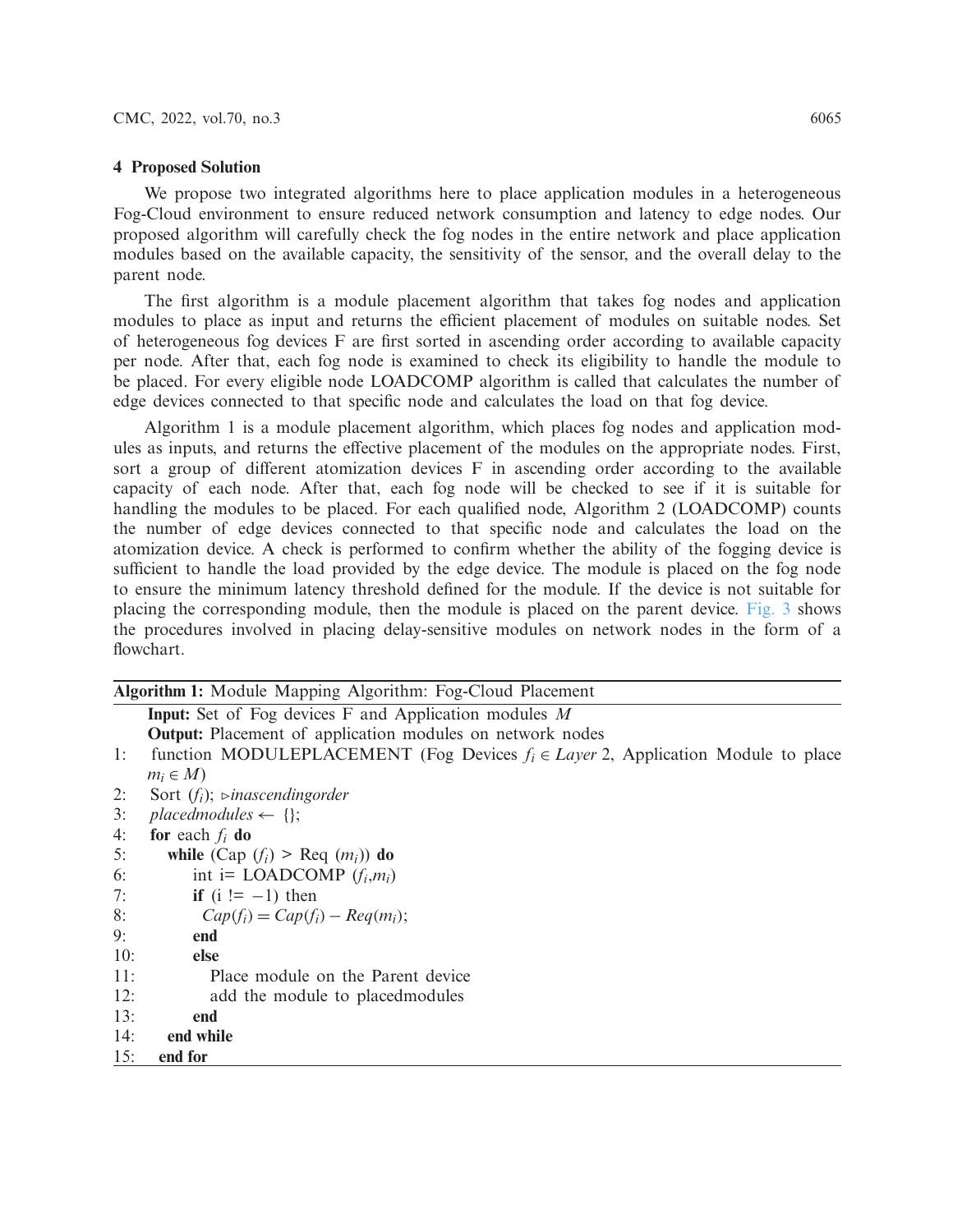**Algorithm 2:** LOADCOMP algorithm for comparison of total processing load on Fog Device with available capacity

```
1: function LOADCOMP (Fog device x)
2: Edges = {}
3: for End device d \in Tier 3 do for all End devices
4: if (Parent<sub>d</sub> == x)5: \Phi_{SensingLoad} = \Phi_{SensingLoad} + \Phi_{SensingLoad}^d6: Children<sub>x</sub> = Children<sub>x</sub> + 1
7: add d to Edges
8: end
9: end for
10: if \left(\frac{\Phi_{SensingLoad}}{Children_X}\right) \leq \Phi_{capability}^x11: for Child deviced ∈ Edges do for all Child devices
12: if ((\Phi_{\text{latency}}^x + \Phi_{\text{latency}}^d + \Phi_{\text{latency}}^{\text{sensor}}) \leq (Latency^{x - module}))13: Place module on device x
14: add the module to placedmodules
15: end
16: else
17: return -1;
19: end
20: end
21: end
22: else
23: return -1;
24: end
25: end function
```
# **5 Results and Discussion**

We simulated the EEG tractor beam game application to verify the effectiveness of the proposed algorithms. Our simulation environment has different numbers of sensor nodes with heterogeneous configurations in cloud and fog cloud paradigms. In our scheme, there are five fog nodes connected to the gateway node. Initially, each fog device was connected to two edge devices. We created the sensor in the simulation according to the strategy of  $[19]$ . In the simulation, we increased the number of sensors connected to each fog device to calculate latency and network usage. The graphical view of one of the scenarios created in iFogSim is shown in [Fig. 4.](#page-10-1) In [Tabs. 3–](#page-11-0)[5,](#page-11-1) we have summarized the network parameters, tuple types and simulation settings used in our simulation scenarios.

The tuple emission rate of sensors rate is randomly selected between 10 and 30 milliseconds. We compared the proposed method with traditional cloud computing deployment in terms of latency, network usage, and cost of execution on the cloud. Several simulations were performed to equate the performance of the proposed fog-cloud method with the conventional cloud computing paradigm. [Fig. 5](#page-12-0) shows the network consumption of both paradigms in each simulation scenario. We observe large network consumption in the cloud-based implementation compared with the fog-cloud approach. In the proposed architecture, processing and storage functions are distributed throughout the system in the form of fog nodes. The network consumes less resource, because the fog node subsequently reduces the network load. On the contrary, in the cloud structure, all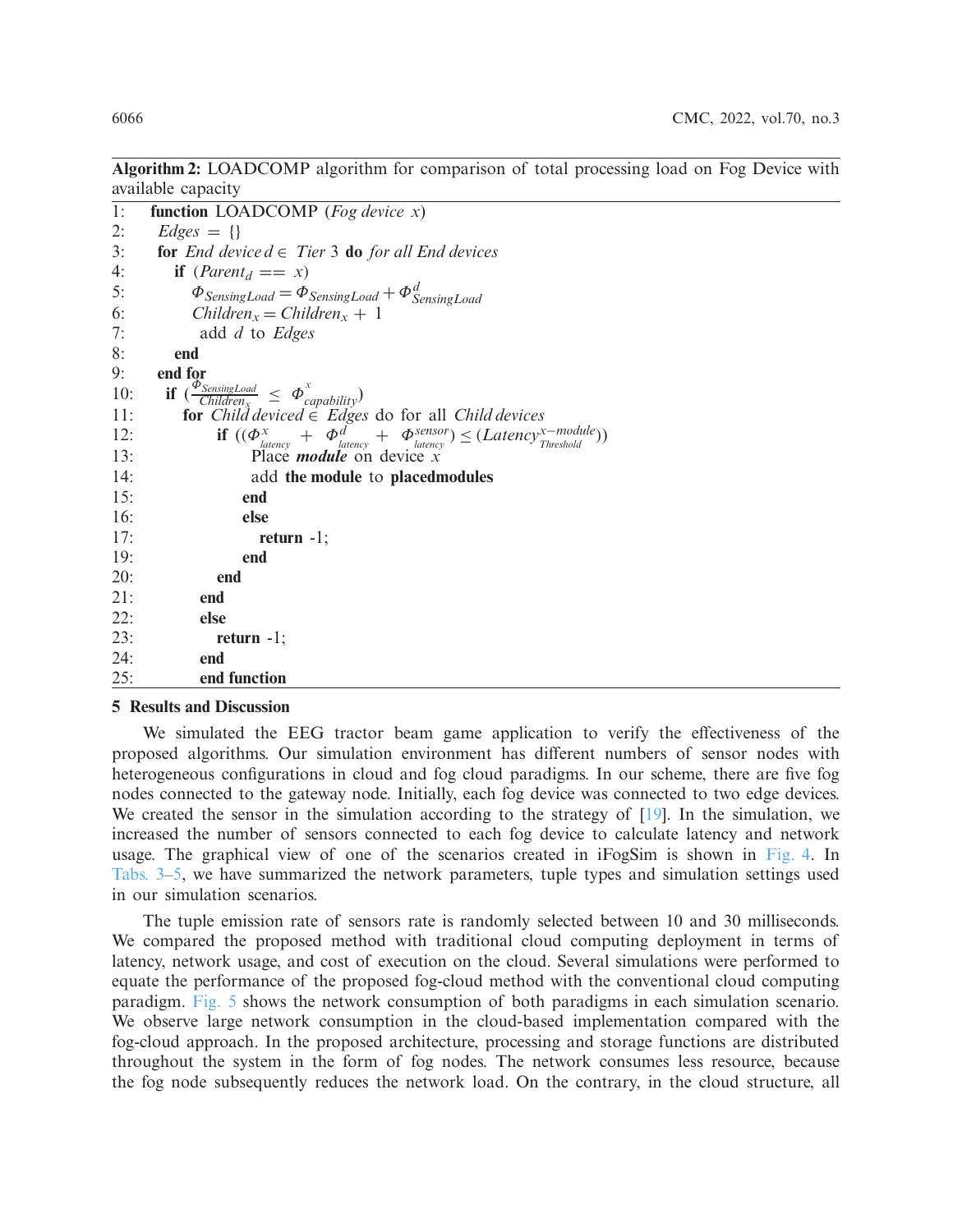the detected data is transmitted to the cloud server for further processing, resulting in a large consumption of network resources.



<span id="page-10-0"></span>**Figure 3:** Flow diagram of proposed latency aware module placement algorithms



<span id="page-10-1"></span>**Figure 4:** Initial topology in iFogSim for the evaluation of the proposed approach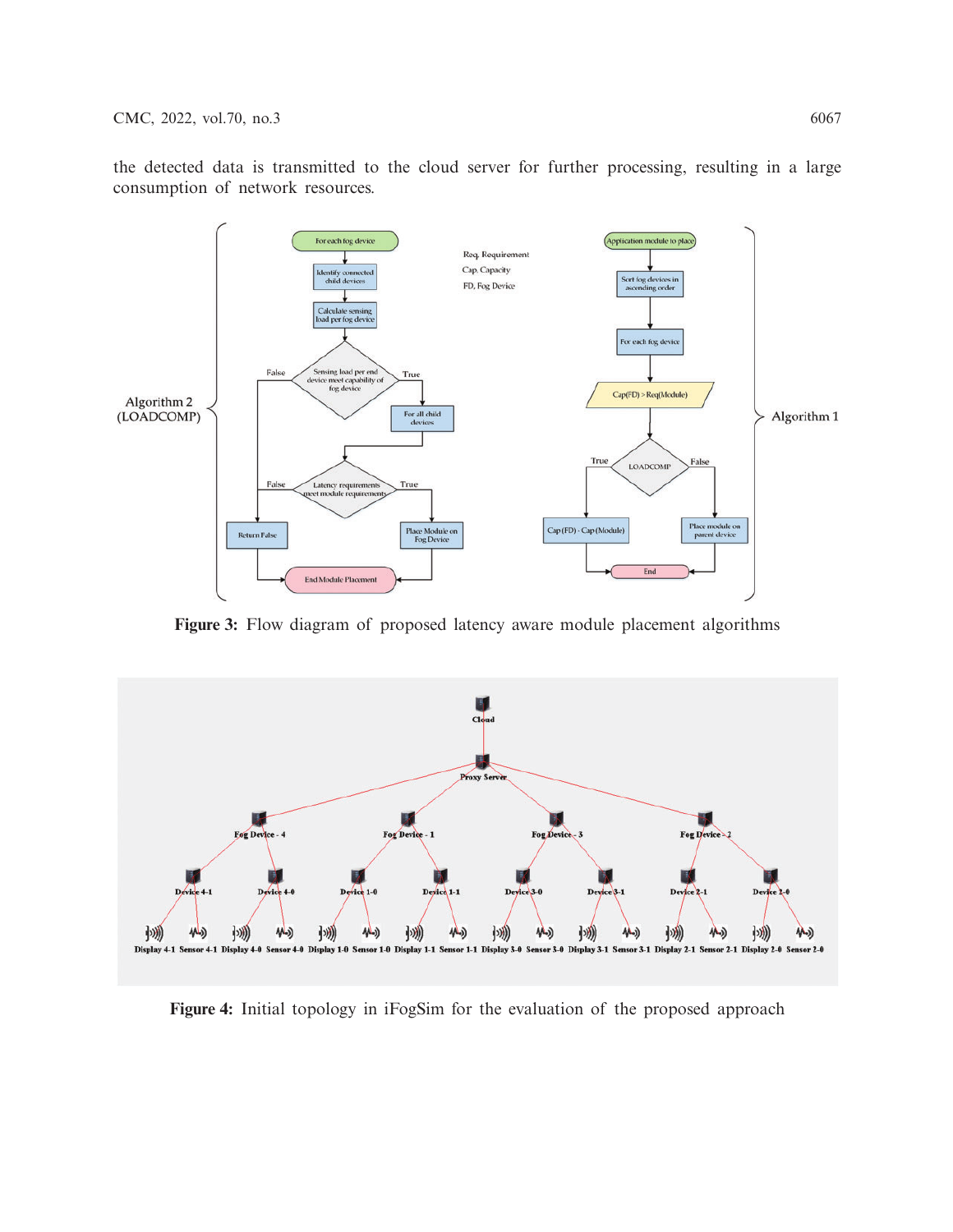<span id="page-11-0"></span>

| Cloud | Proxy | Fog node | End device |
|-------|-------|----------|------------|
|       |       |          |            |
| 0.01  |       |          |            |
| 40    |       | 4        |            |
| 10000 | 10000 | 10000    | 10000      |
| 44800 | 2800  | 2800     | 2800       |
| 100   | 10000 | 10000    | 10000      |
|       |       |          |            |

**Table 3:** Network parameters used in simulations

**Table 4:** Tuple types and parameters used in simulation

| Tuple type                 | Tuple CPU length (MIPS) | Network length |
|----------------------------|-------------------------|----------------|
| <b>EEG</b>                 | 3000                    | 500            |
| <b>SENSOR</b>              | 3500                    | 500            |
| PLAYER_GAME_STATE          | 1000                    | 1000           |
| <b>CONCENTRATION</b>       | 14                      | 500            |
| <b>GLOBAL GAME STATE</b>   | 1000                    | 1000           |
| SELF_STATE_UPDATE          | 1000                    | 500            |
| <b>GLOBAL STATE UPDATE</b> | 1000                    | 500            |

**Table 5:** Latency values used in simulations

<span id="page-11-1"></span>

| Source       | Designation  | Latency (ms) |
|--------------|--------------|--------------|
| Cloud        | Proxy server | 100.0        |
| Proxy server | Fog node     | 5.0          |
| Fog node     | End device   | $1.0 - 10.0$ |
| Device       | Sensor       | $1.0 - 10.0$ |
| Device       | Actuator     | $5.0 - 10.0$ |

[Fig. 6](#page-12-1) shows a comparison between the latency provided by the cloud for each simulation scenario and the proposed fog cloud example. The latency provided by the cloud paradigm increases in proportion to the increase in the number of sensors connected to the cloud. In a cloud-centric architecture, the reason for the increase in latency is that the cloud server must process the data sensed by all sensors, while in the proposed fog-cloud method, the fog nodes process less data sensed by the sensors. The key feature of the proposed fog cloud algorithm is to provide fast response by using locally available resources at the fog node, thereby minimizing the processing load on the cloud server to the terminal device by executing tasks at the fog node close to the edge of the network and so reducing delay. The adaptability of the proposed algorithm in the fog cloud architecture reduces the amount of data to be executed to the cloud for processing,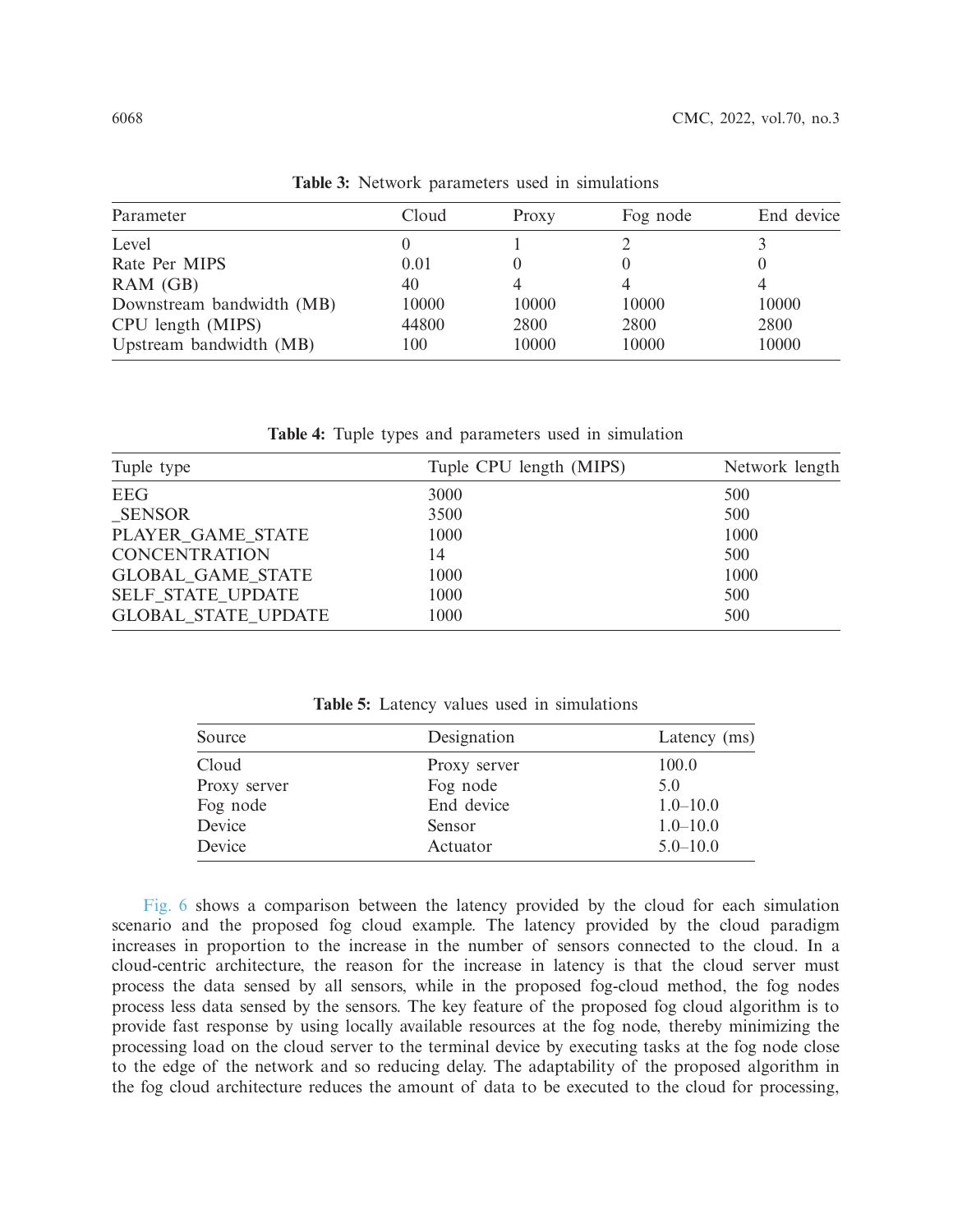which reduces the execution cost on the cloud, as shown in [Fig. 7.](#page-13-2) This is due to the reduction in execution costs on the cloud, which provides additional processing power in the form of fog nodes between the cloud and edge devices.



**Figure 5:** Network consumption in proposed fog-cloud *vs.* conventional cloud architecture

<span id="page-12-0"></span>

<span id="page-12-1"></span>**Figure 6:** Latency in proposed fog-cloud *vs.* cloud computing architecture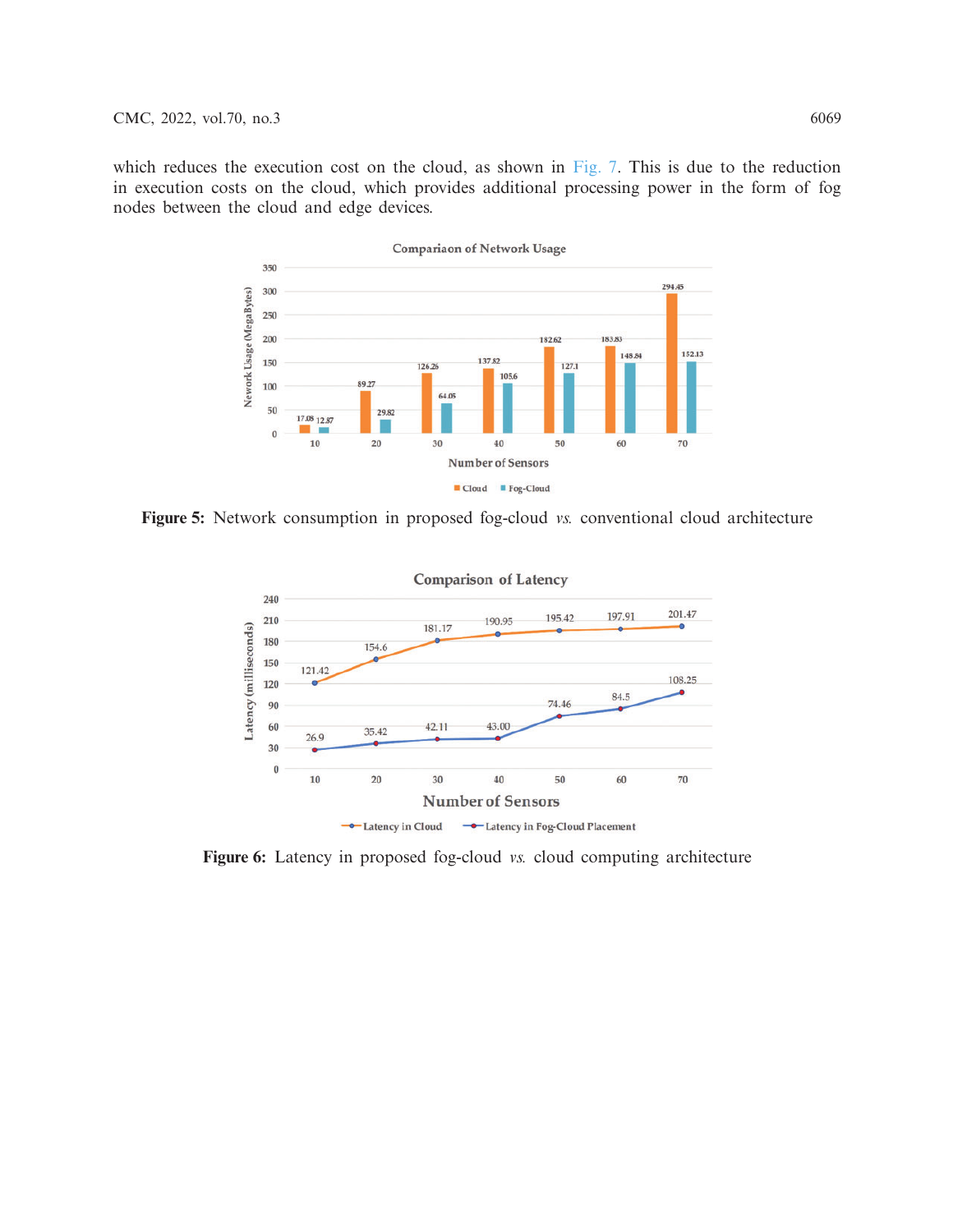

<span id="page-13-2"></span>**Figure 7:** Execution cost in proposed fog-cloud *vs.* cloud-based implementation

### **6 Conclusions**

In this article, we propose a module placement algorithm that can take into account the IoT applications and effectively place application modules in the Fog-Cloud computing paradigm. The proposed algorithm selects application modules and assigns them to appropriate devices to implement delay-sensitive IoT applications in a heterogeneous environment. In order to reduce the workload on the existing architecture, our proposed algorithm effectively places application modules on heterogeneous devices to reduce network usage. We used the proposed algorithm to develop a latency-sensitive game application to test the results. We have observed that compared with cloud architecture, using this algorithm under the fog cloud paradigm can significantly reduce the execution cost, end-to-end latency and network usage on the cloud. Our algorithm is equally applicable to all types of IoT applications. In the future, a new efficient scheduling algorithm for fog-cloud computing applications will attract widespread attention. We plan to implement more applications and further enhance algorithms for multiple features, and study the drawbacks and problems caused by node failures in the network.

**Acknowledgement:** This work was supported by the Deanship of Scientific Research at Prince Sattam bin Abdulaziz University, Saudi Arabia.

**Funding Statement:** This research was supported by the MSIT (Ministry of Science and ICT), Korea, under the ITRC (Information Technology Research Center) support program (IITP-2021- 2016-0-00313) supervised by the IITP (Institute for Information & Communications Technology Planning & Evaluation).

**Conflicts of Interest:** The authors declare that they have no conflicts of interest to report regarding the present study.

#### **References**

- <span id="page-13-0"></span>[1] M. El-Hajj, A. Fadlallah, M. Chamoun and A. Serhrouchni, "A survey of internet of things (IoT) authentication schemes," *Sensors*, vol. 19, no. 5, pp. 1141–1184, 2019.
- <span id="page-13-1"></span>[2] R. Mahmud, K. Ramamohanarao and R. Buyya, "Latency-aware application module management for fog computing environments," *ACM Transactions on Internet Technology*, vol. 19, no. 1, pp. 1–21, 2018.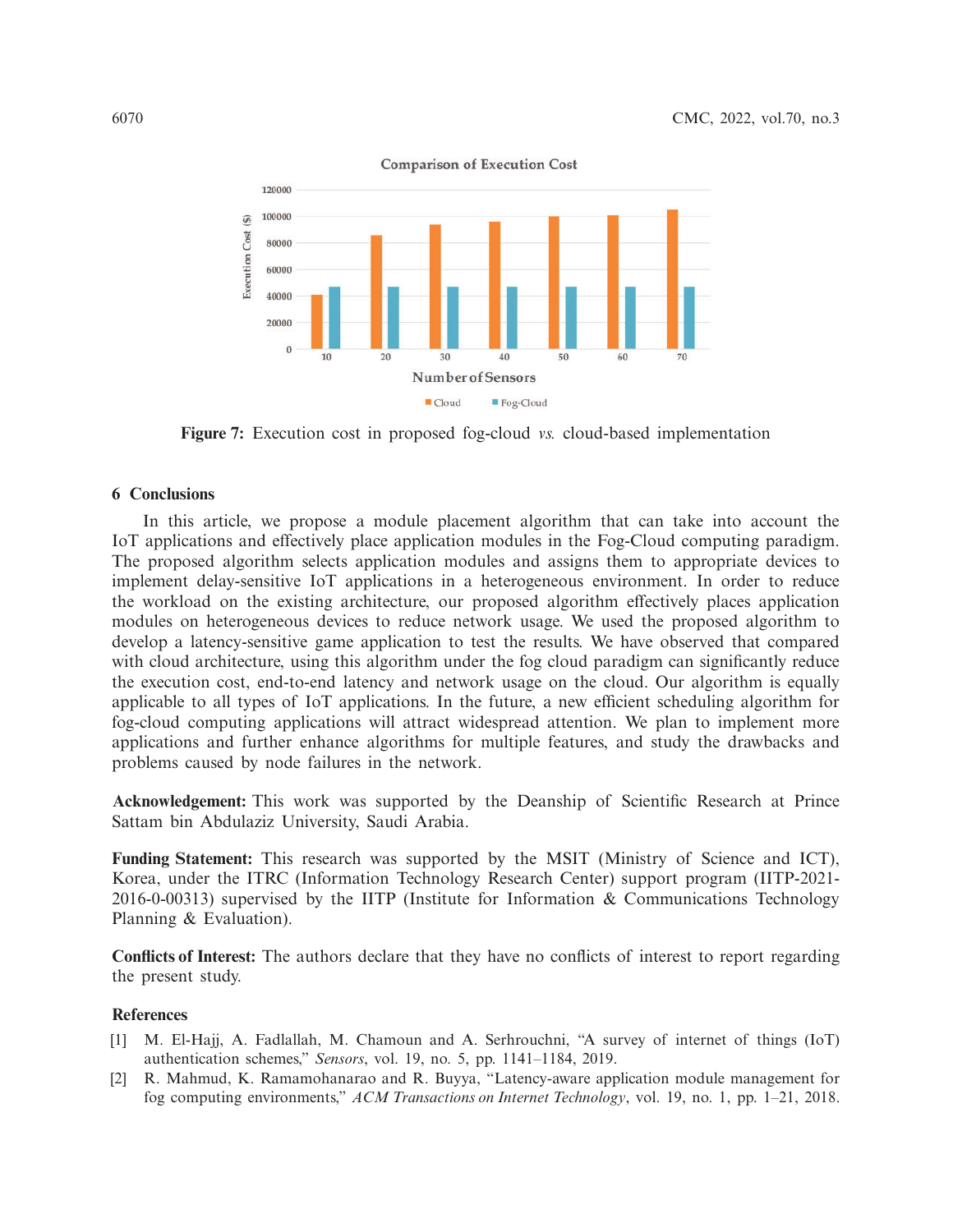- <span id="page-14-0"></span>[3] C. S. Nandyala and H. K. Kim, "From cloud to fog and IoT-based real-time U-healthcare monitoring for smart homes and hospitals," *International Journal of Smart Home*, vol. 10, no. 2, pp. 187–196, 2016.
- <span id="page-14-1"></span>[4] S. R. Hassan, I. Ahmad, S. Ahmad, A. Alfaify and M. Shafiq, "Remote pain monitoring using fog computing for e-healthcare: An efficient architecture," *Sensors*, vol. 20, no. 22, pp. 6574–6595, 2020.
- <span id="page-14-2"></span>[5] R. M. Abdelmoneem, A. Benslimane and E. Shaaban, "Mobility-aware task scheduling in cloud-fog IoT-based healthcare architectures," *Computer Networks*, vol. 179, pp. 107348–107365, 2020.
- <span id="page-14-3"></span>[6] M. Ashouri, P. Davidsson and R. Spalazzese, "Quality attributes in edge computing for the internet of things: A systematic mapping study," *Internet of Things*, vol. 13, pp. 100346–100366, 2020.
- <span id="page-14-4"></span>[7] H. Nashaat, E. Ahmed and R. Rizk, "IoT application placement algorithm based on multi-dimensional QoE prioritization model in fog computing environment," *IEEE Access*, vol. 8, pp. 111253–111264, 2020.
- <span id="page-14-5"></span>[8] P. Mach and Z. Becvar, "Mobile edge computing: A survey on architecture and computation offloading," *IEEE Communications Surveys & Tutorials*, vol. 19, no. 3, pp. 1628–1656, 2017.
- <span id="page-14-6"></span>[9] A. Brogi and S. Forti, "QoS-aware deployment of IoT applications through the fog," *IEEE Internet of Things Journal*, vol. 4, no. 5, pp. 1185–1192, 2017.
- <span id="page-14-7"></span>[10] F. Liu, G. Tang, Y. Li, Z. Cai, X. Zhang *et al.*, "A survey on edge computing systems and tools," *Proceedings of the IEEE*, vol. 107, no. 8, pp. 1537–1562, 2019.
- <span id="page-14-8"></span>[11] M. A. Al Faruque and K. Vatanparvar, "Energy management-as-a-service over fog computing platform," *IEEE Internet of Things Journal*, vol. 3, no. 2, pp. 161–169, 2015.
- <span id="page-14-9"></span>[12] R. Deng, R. Lu, C. Lai, T. H. Luan and H. Liang, "Optimal workload allocation in fog-cloud computing toward balanced delay and power consumption," *IEEE Internet of Things Journal*, vol. 3, no. 6, pp. 1171–1181, 2016.
- <span id="page-14-10"></span>[13] M. A. Ferrag, L. Shu, X. Yang, A. Derhab and L. Maglaras, "Security and privacy for green IoT-based agriculture: Review, blockchain solutions, and challenges," *IEEE Access*, vol. 8, pp. 32031–32053, 2020.
- <span id="page-14-11"></span>[14] S. Azizi, F. Khosroabadi and M. Shojafar, "A priority-based service placement policy for fog-cloud computing systems," *Computational Methods for Differential Equations*, vol. 7, no. 4, pp. 521–534, 2019.
- <span id="page-14-12"></span>[15] R. Mahmud, K. Ramamohanarao and R. Buyya, "Latency-aware application module management for fog computing environments," *ACM Transactions on Internet Technology*, vol. 19, no. 1, pp. 1–21, 2018.
- <span id="page-14-13"></span>[16] O. Skarlat, M. Nardelli, S. Schulte, M. Borkowski and P. Leitner, "Optimized IoT service placement in the fog," *Service Oriented Computing and Applications*, vol. 11, no. 4, pp. 427–443, 2017.
- <span id="page-14-14"></span>[17] M. Q. Tran, D. T. Nguyen, V. A. Le, D. H. Nguyen and T. V. Pham, "Task placement on fog computing made efficient for IoT application provision," *Wireless Communications and Mobile Computing*, vol. 2019, pp. 1–17, 2019.
- <span id="page-14-15"></span>[18] B. K. GJ, "Internet of things (IoT) and cloud computing based persistent vegetative state patient monitoring system: A remote assessment and management," in *Proc. CTEMS*, Belgaum, India, pp. 301–305, 2018.
- <span id="page-14-16"></span>[19] S. Shukla, M. F. Hassan, M. K. Khan, L. T. Jung and A. Awang, "An analytical model to minimize the latency in healthcare internet-of-things in fog computing environment," *PLOS One*, vol. 14, no. 11, pp. e0224934, 2019.
- <span id="page-14-17"></span>[20] M. Taneja and A. Davy, "Resource aware placement of IoT application modules in fog-cloud computing paradigm," in *Proc. SINSM*, Lisbon, Portugal, pp. 1222–1228, 2017.
- <span id="page-14-18"></span>[21] T. C. S. Xavier, I. L. Santos, F. C. Delicato, P. F. Pires, M. P. Alves *et al.*, "Collaborative resource allocation for cloud of things systems," *Journal of Network and Computer Applications*, vol. 159, pp. 102592, 2020.
- <span id="page-14-19"></span>[22] T. Wang, Y. Liang, W. Jia, M. Arif, A. Liu *et al.*, "Coupling resource management based on fog computing in smart city systems," *Journal of Network and Computer Applications*, vol. 135, pp. 11–19, 2019.
- <span id="page-14-20"></span>[23] M. D. Gavaber and A. Rajabzadeh, "MFP: An approach to delay and energy-efficient module placement in IoT applications based on multi-fog," *Journal of Ambient Intelligence and Humanized Computing*, vol. 12, pp. 1–17, 2020.